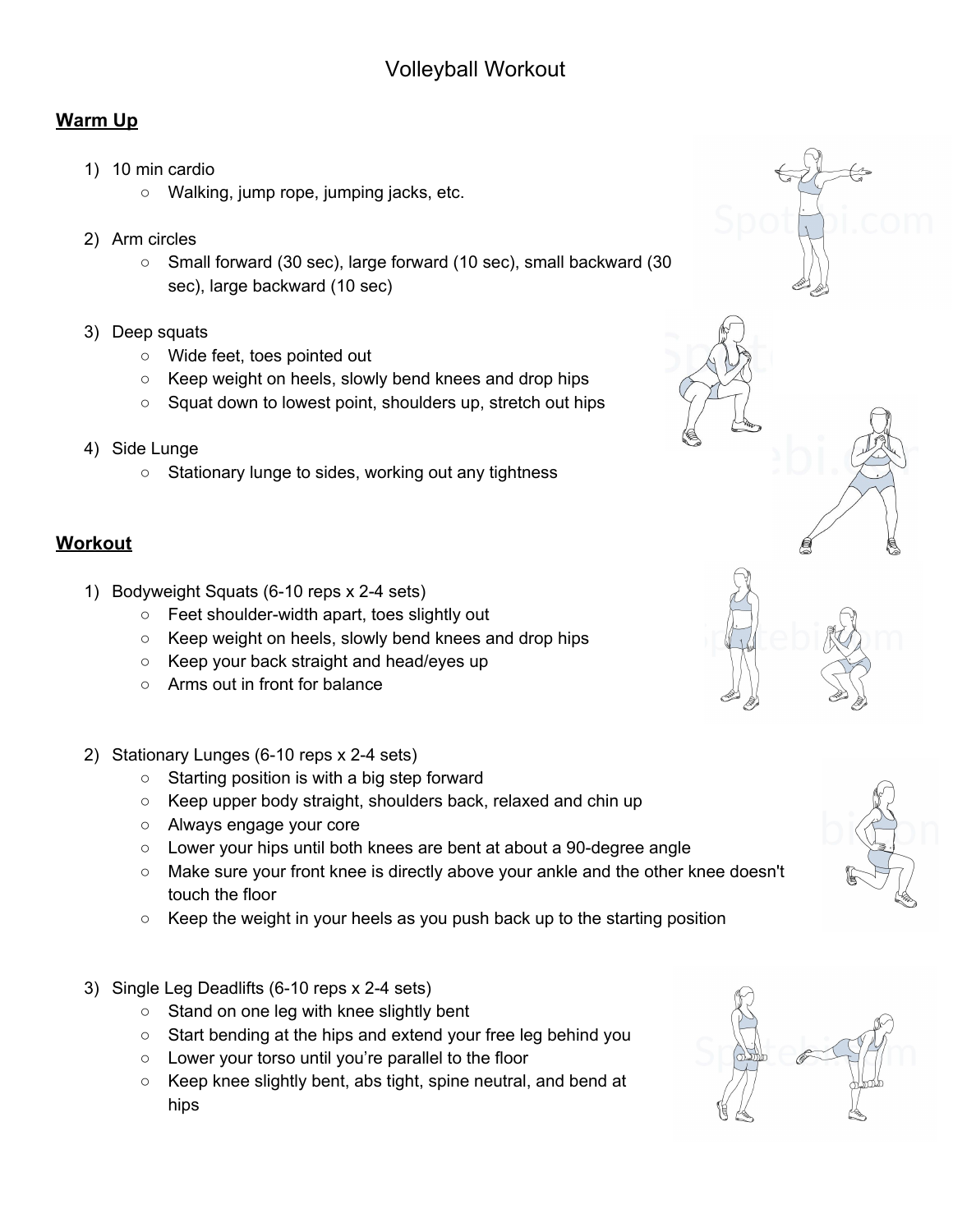- 4) Pushups (6-10 reps x 2-4 sets)
	- $\circ$  Chest and stomach flat on the floor, palms at chest level, arms bent at 45-degree angle
	- Legs straight out behind you or on bent knees
	- Exhale as you push up (1-2 seconds)
	- Pause for a second in the plank position keep your core engaged
	- Inhale as you slowly lower self down (4 seconds)
- 5) Planks (60 sec x 1-3 sets)
	- Elbows directly underneath shoulders
	- Back and neck straight with forehead facing the ground
	- Stay as straight as possible by engaging core and glutes
- 6) Side Planks (60 sec x 1-3 sets)
	- Start on your side with feet together and one forearm directly below shoulder
	- Engage your core and raise your hips until your body is in a straight line from head to feet
	- Hold pose
- 7) Superwomans (4 seconds x 10 reps x 1-3 sets)
	- Lay face down on a mat or flat surface, with arms outstretched.
	- Keep your hands and arms straight throughout the exercise.
	- Raise your hand and legs 4-5 inches off the ground.
	- Hold for 5 seconds, then return to starting position.
- 8) Glute Bridges (6-10 reps x 2-4 sets)
	- Lie on your back with hands at sides and knees bent
	- Press down through your heels and lift your hips off the mat
	- Keep your core and glutes tight and your back straight
	- Pause for 1 second, return to starting position and repeat

## **Cool Down**

- 1) Butterfly stretch (3 min)
	- Put the feet together with your knees out to the sides
	- Hold your feet, place your elbows on your knees and gently push your elbows down onto your knees
	- Breathe